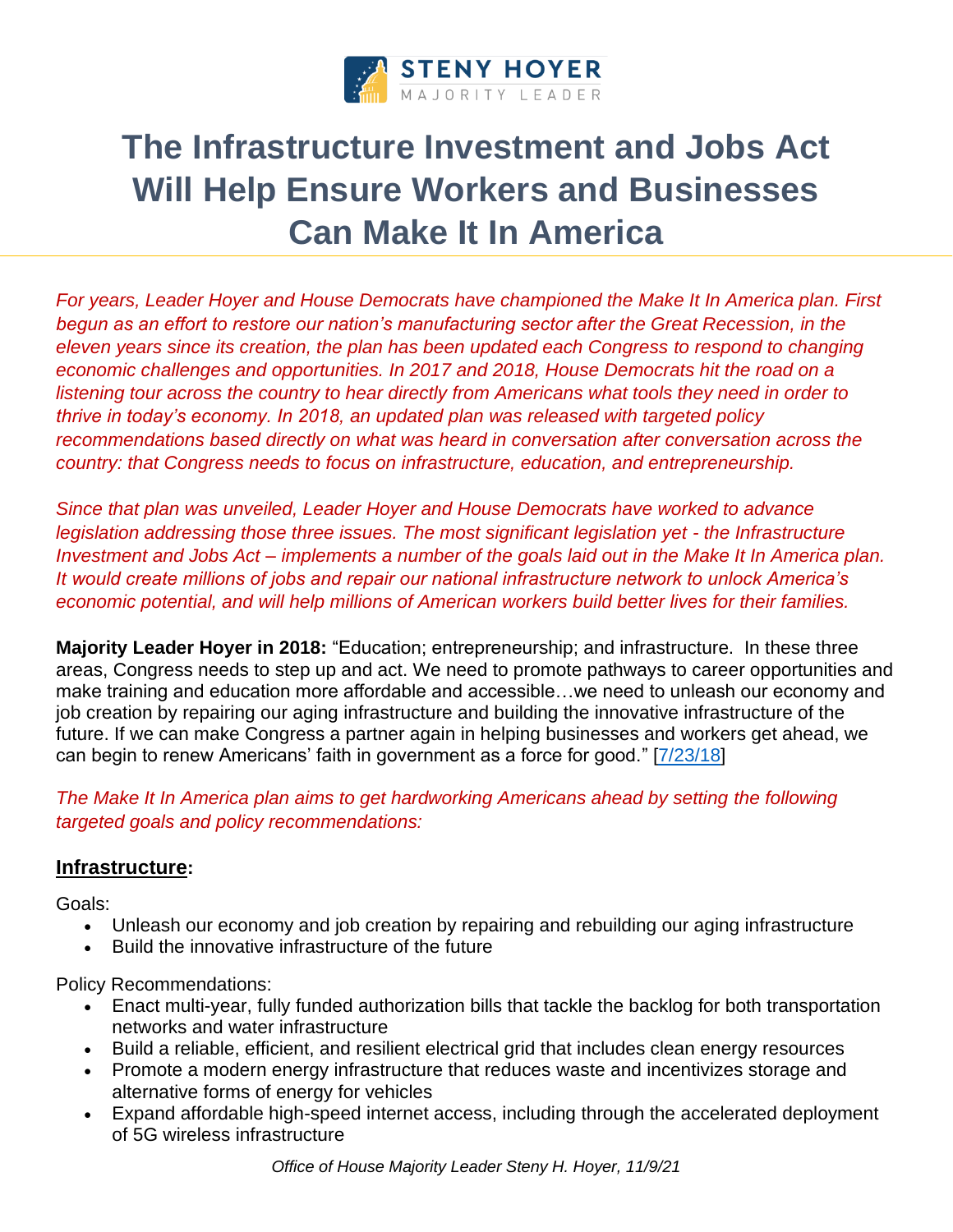# **Education:**

Goals:

- Promote pathways to career opportunities
- Make training and education accessible and affordable

Policy Recommendations:

- Promote stackable credentials for students preparing for the workforce, as well as those already in the workforce taking on new career challenges
- Allow Pell grants to cover training programs

## **Entrepreneurship:**

Goals:

- Encourage new entrepreneurs by ensuring access to workplace benefits like health care and retirement security
- Provide more and stronger tools to grow ideas into successful businesses

Policy Recommendations:

- Provide a framework that promotes portability of benefits, such as health insurance and retirement
- Increase the availability of capital to smaller firms
- Promote regional industry clusters

# **THE INFRASTRUCTURE INVESTMENT AND JOBS ACT WILL REPAIR AGING INFRASTRUCTURE AND BUILD THE INFRASTRUCTURE OF THE FUTURE**

*The Infrastructure Investment and Jobs Act will implement the infrastructure goals laid out in the Make It In America plan by repairing and rebuilding aging infrastructure and building an innovative infrastructure network for the future, which will create good-paying jobs for millions of American workers and promote economic opportunity in communities across the country. The bill includes provisions aligned with the policy recommendations of the Make It In America plan:*

#### **Enact multi-year, fully funded authorization bills that tackle the backlog for both transportation networks and water infrastructure**

- The Infrastructure Investment and Jobs Act includes a five-year reauthorization of our surface transportation programs, with substantial investments in roads, highways, bridges, transit:
	- $\circ$  Invests new funds for highways, roads, and bridges. Specifically, the infrastructure bill includes the single largest dedicated investment in bridge repair, replacement, and rehabilitation, since the construction of the interstate highway system.
	- o New transit funding.
	- $\circ$  Investments in passenger and freight rail, with substantial investments in Amtrak and modernizing the Northeast Corridor, intercity rail, and safety improvements.
	- o Investments in port and airport infrastructure.
	- $\circ$  Funding for water infrastructure, including addressing lead and PFAS contamination.

#### **Build a reliable, efficient, and resilient electrical grid that includes clean energy resources**

• The Infrastructure Investment and Jobs Act includes funding to modernize and upgrade our energy system. It upgrades our power infrastructure, including by building thousands of miles of new, resilient transmission lines to facilitate the expansion of renewable energy.